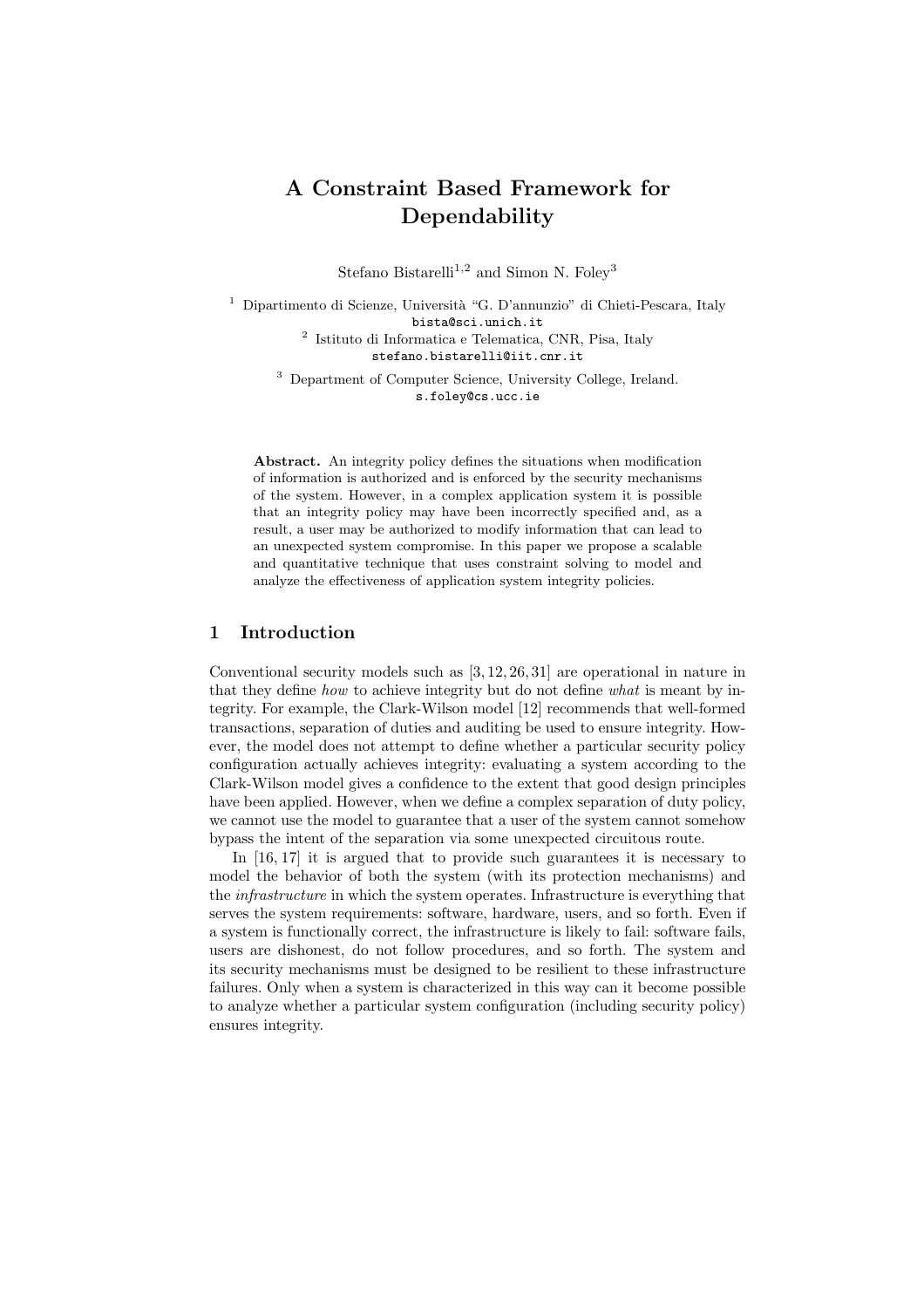The approach in [16,17] provides a formal trace based semantics for integrity that requires detailed formal specifications to be provided for the system and its infrastructure. This requires considerable specification effort and the cost of such in-depth specification and subsequent analysis may be justified for small critical security mechanisms. However, we conjecture that such integrity analysis would not scale well to the configuration of a large and/or complex application system because it would be necessary to formally specify and reason about the potential behavior of every infrastructure component, user and so forth. Furthermore, [16, 17] does not consider any approach to mechanizing the analysis and formal verification process.

In this paper we propose a more abstract and complementary approach to [16,17] that requires less semantic detail about the operation of the system and its infrastructure. Rather than attempting to model the complete behavior of the system and infrastructure (as in  $[16, 17]$ ), we model only those components that are considered relevant to the security policy and configuration. This is done by modeling the system and infrastructure in terms of the constraints that they impose over security relevant components of the system. This results in a definition of integrity consistency that can be solved as a constraint satisfaction problem [21, 22].

An advantage to expressing integrity analysis as a constraint satisfaction problem is that there exists a wide body of existing research results on solving this problem for large systems of constraints in a fully mechanized manner [1,10, 14, 19, 24]. Constraints have been used in many practical analysis tools, such as Concurrent Engineering and Computer Aided Verification [9, 11, 13]. Thus, the results in this paper provide a basis for the development of practical tools for integrity analysis of complex application system security policies.

A further advantage to using a constraint based framework is that it becomes possible to carry out a quantitative analysis of integrity using soft constraints [4,6–8,15,18,25,28,29]. A quantitative analysis provides a fine-grained measure of how secure a system is, rather the simple coarse-grained false/true provided by the conventional 'crisp' constraints.

The paper is organized as follows. Section 2 provides an introduction to constraints and the constraint satisfaction problem. Section 3 adapts the results in [16, 17] and proposes a more abstract approach to modeling systems within a crisp constraint framework. Section 4 describes how soft constraints are used to carry out quantitative integrity analysis. A number of examples are used throughout the paper to illustrate the approach.

### 2 Introduction to Constraint Solving

Constraint Solving is an emerging software technology for declarative description and effective solving of large problems. The constraint programming process consists of the generation of requirements (constraints) and solution of these requirements, by specialized constraint solvers.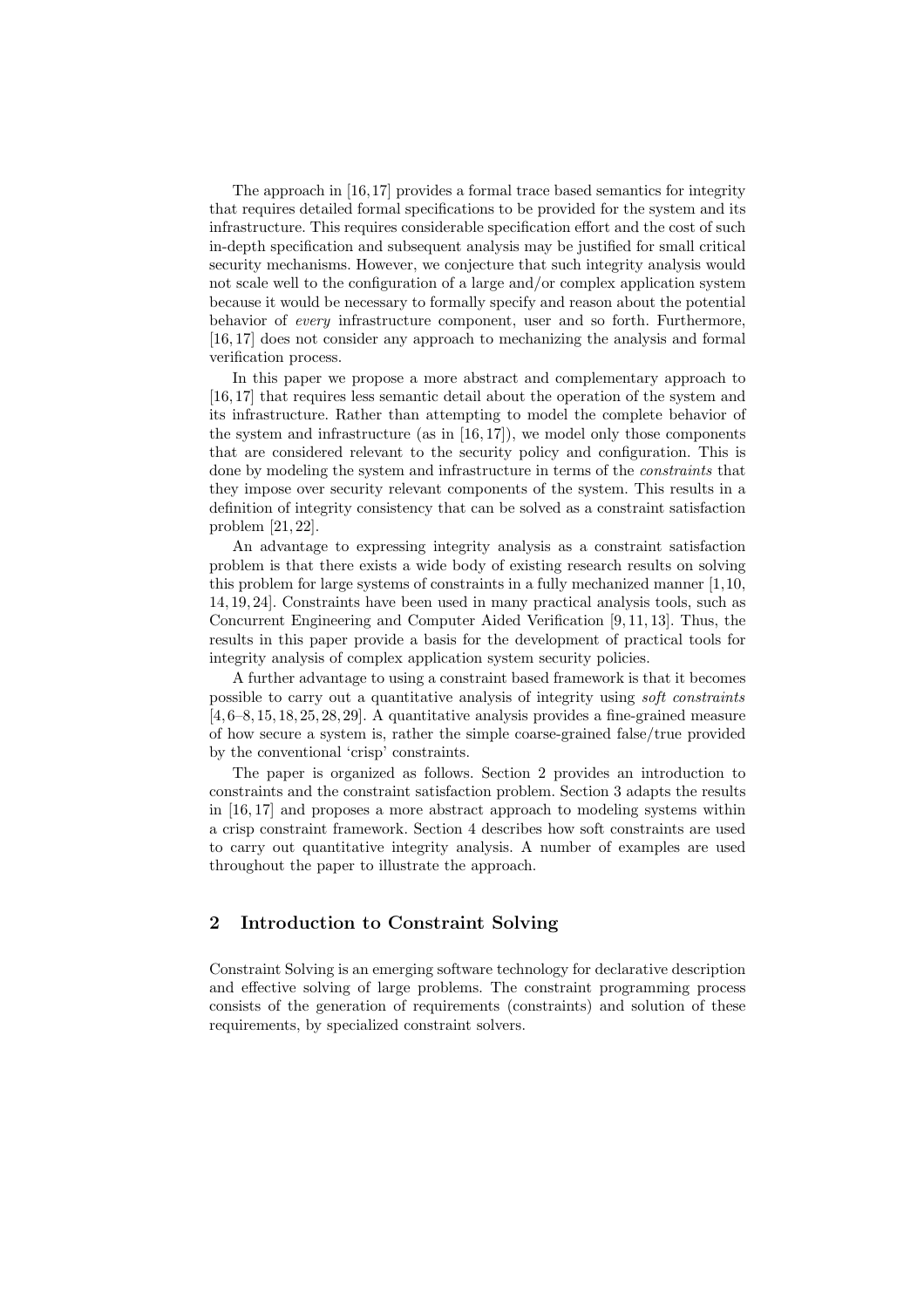

Fig. 1. A fuzzy CSP.

When the requirements of a problem are expressed as a collection of boolean predicates over variables, we obtain what is called the crisp (or classical) Constraint Satisfaction Problem (CSP). In this case the problem is solved by finding any assignment of the variables that satisfies all the constraints.

Sometimes, when a deeper analysis of a problem is required, *soft* constraints are used instead. Soft constraints associate a qualitative or quantitative value either to the entire constraint or to each assignment of its variables. Such values are interpreted as level of preference or importance or cost. The levels are usually ordered, reflecting the fact that some levels (constraints) are better than others. When using soft constraints it is necessary to specify, via suitable combination operators, how the level of preference of a global solution is obtained from the preferences in the constraints.

Several formalizations of the concept of soft constraints are currently available. In the following, we refer to the formalization based on c-semirings  $[4,6-8]$ , which can be shown to generalize and express both crisp and soft constraints  $[5, 7]$ .

#### 2.1 Semiring-based CSPs

A semiring-based constraint assigns to each instantiation of its variables an associated value from a partially ordered set. When dealing with crisp constraints, the values are the boolean *true* and *false* representing the admissible and/or nonadmissible values; when dealing with soft constraints the values are interpreted as preferences.

The framework must also handle the combination of constraints. To do this one must take into account such additional values, and thus the formalism must provide suitable operations for combination  $(x)$  and comparison  $(+)$  of tuples of values and constraints. This is why this formalization is based on the concept of c-semiring.

Semirings. A semiring is a tuple  $\langle A, +, \times, \mathbf{0}, \mathbf{1} \rangle$  such that: A is a set and  $\mathbf{0}, \mathbf{1} \in$  $A; +$  is commutative, associative and **0** is its unit element;  $\times$  is associative, distributes over  $+$ , 1 is its unit element and 0 is its absorbing element. A csemiring ("c" stands for "constraint-based") is a semiring  $\langle A, +, \times, \mathbf{0}, \mathbf{1} \rangle$  such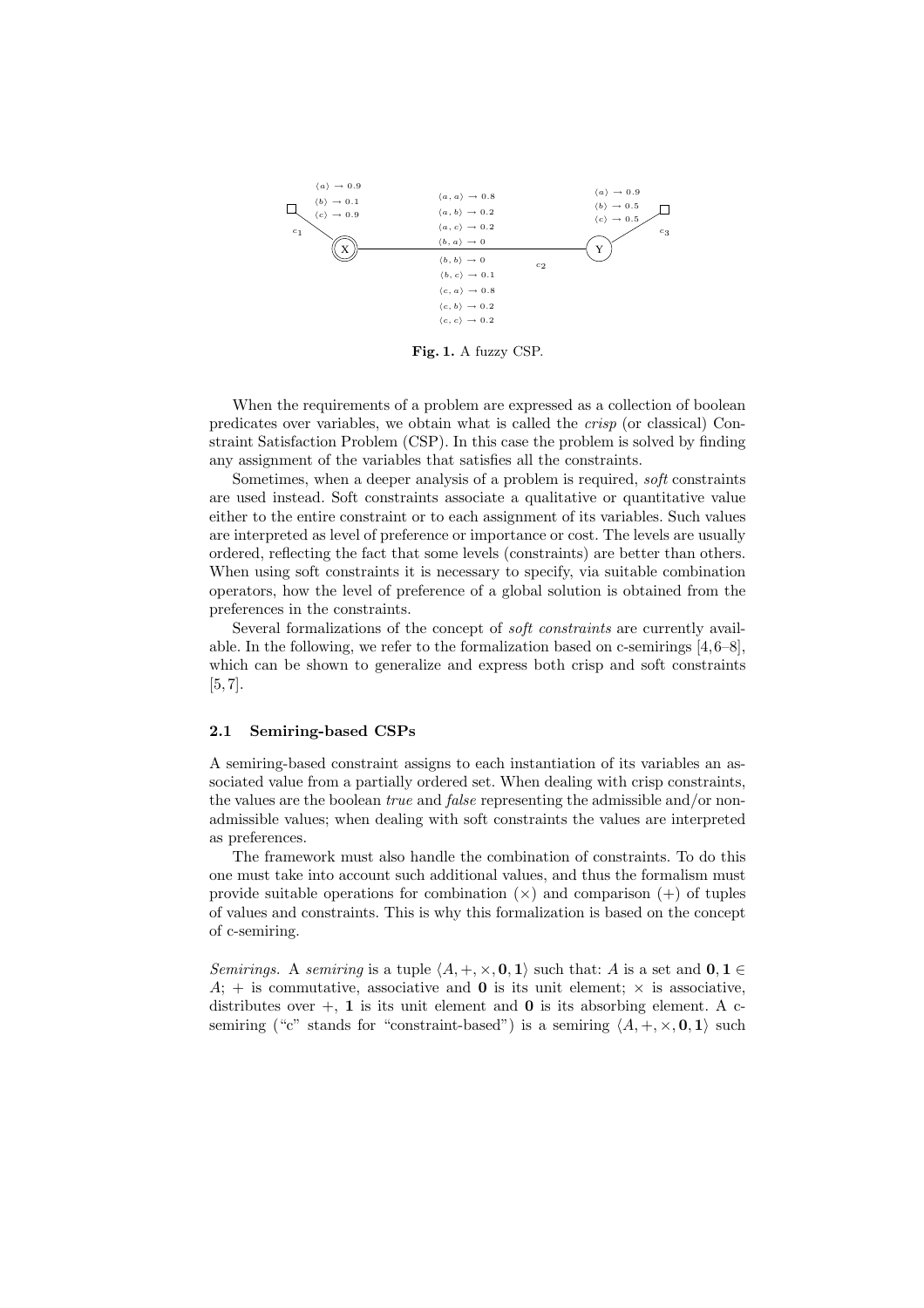that  $+$  is idempotent with 1 as its absorbing element and  $\times$  is commutative [4,7]. In the following we will always use the word semiring as standing for c-semiring.

Let us consider the relation  $\leq_S$  over A such that  $a \leq_S b$  iff  $a + b = b$ . It is possible to prove that:  $\leq_S$  is a partial order; + and  $\times$  are monotone on  $\leq_S$ ; 0 is its minimum and 1 its maximum, and  $\langle A, \leq_S \rangle$  is a complete lattice with lowest upper bound operator +. Moreover, if  $\times$  is idempotent, then: + distributes over  $\times$ , and  $\langle A, \leq_S \rangle$  is a complete distributive lattice with greatest lower bound operator  $\times$ . The  $\leq_S$  relation is what we will use to compare tuples and constraints:  $a \leq_S b$  it intuitively means that b is better than a.

Constraint Problems. Given a semiring  $S = \langle A, +, \times, \mathbf{0}, \mathbf{1} \rangle$  and an ordered set of variables  $V$  over a finite domain  $D$ , a *constraint* is a function which, given an assignment  $\eta: V \to D$  of the variables, returns a value of the semiring.

By using this notation we define  $C = \eta \rightarrow A$  as the set of all possible constraints that can be built starting from  $S$ ,  $D$  and  $V$ .

Consider a constraint  $c \in \mathcal{C}$ . We define his support as  $supp(c) = \{v \in V \mid$  $\exists \eta, d_1, d_2.c\eta [v := d_1] \neq c\eta [v := d_2]$ , where

$$
\eta[v := d]v' = \begin{cases} d & \text{if } v = v', \\ \eta v' & \text{otherwise.} \end{cases}
$$

Note that  $c\eta[v := d_1]$  means  $c\eta'$  where  $\eta'$  is  $\eta$  modified with the association  $v := d_1$  (that is the operator  $\lceil \cdot \rceil$  has precedence over application).

A constraint satisfaction problem is a pair  $\langle C, con \rangle$  where con  $\subseteq V$  and C is a set of constraints:  $con$  is the set of variables of interest for the constraint set  $C$ , which however may concern also variables not in *con*. Note that a classical CSP is a SCSP where the chosen c-semiring is:  $S_{CSP} = \langle \{false, true\}, \vee, \wedge, false, true \rangle$ .

Many other "soft" CSPs (Probabilistic, weighted, ...) can be modeled by using a suitable semiring structure  $(S_{prob} = \langle [0, 1], max, \times, 0, 1 \rangle, S_{weight} =$  $\langle \mathcal{R}, min, +, +\infty, 0 \rangle, \ldots$ ).

**Example 1** Figure 1 shows the graph representation of a fuzzy  $CSP<sup>1</sup>$ . Variables  $X$  and  $Y$ , and constraints are represented respectively by nodes and by undirected (unary for  $c_1$  and  $c_3$  and binary for  $c_2$ ) arcs, and semiring values are written to the right of the corresponding tuples. The variables of interest (that is the set  $con$  are represented with a double circle. Here we assume that the domain  $D$  of the variables contains only elements  $a, b$  and  $c$ .

If semiring values represent probability/fuzziness values then, for instance, the tuple  $\langle a, c \rangle \rightarrow 0.2$  in constraint  $c_2$  can be interpreted to mean that the probability/fuzziness of X and Y having values a and c, respectively, is 0.2.  $\triangle$ 

Combining constraints. When there is a set of soft constraints  $\mathcal{C}$ , the combined weight of the constraints is computed using the operator  $\otimes : \mathcal{C} \times \mathcal{C} \to \mathcal{C}$  defined as  $(c_1 \otimes c_2)\eta = c_1\eta \times_S c_2\eta$ .

<sup>1</sup> Fuzzy CSPs can be modeled in the SCSP framework by choosing the c-semiring  $S_{FCSP} = \langle [0, 1], max, min, 0, 1 \rangle.$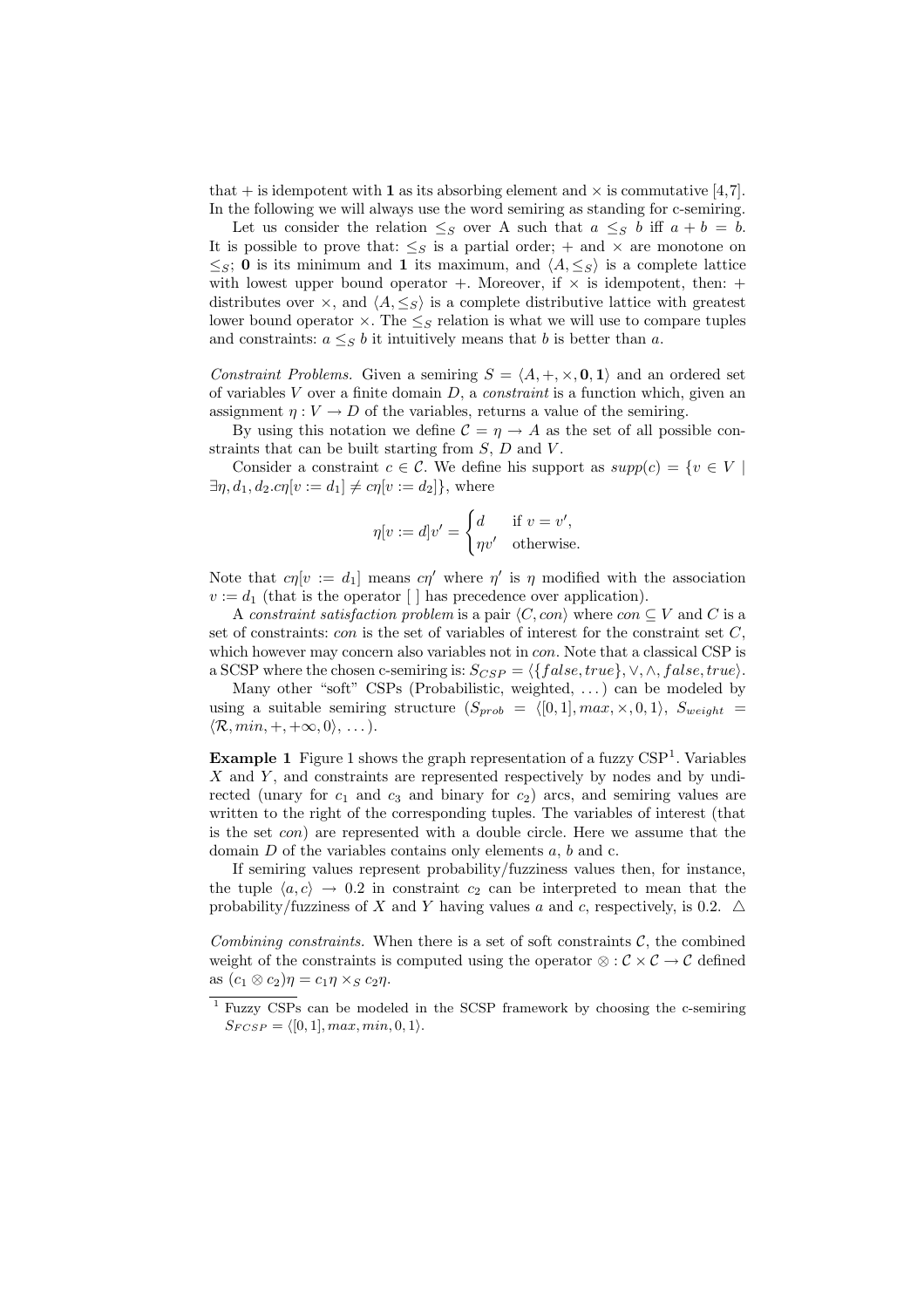Given a constraint  $c \in \mathcal{C}$  and a variable  $v \in V$ , the projection of c over  $V - \{v\}$ , written  $c \Downarrow_{(V-\{v\})}$  is the constraint  $c'$  s.t.  $c'\eta = \sum_{d \in D} c\eta[v := d]$ . Informally, projecting means eliminating some variables from the support. This is done by associating to each tuple over the remaining variables a semiring element which is the sum of the elements associated by the original constraint to all the extensions of this tuple over the eliminated variables. In short, combination is performed via the multiplicative operation of the semiring, and projection via the additive one.

Solutions. The solution of a SCSP  $P = \langle C, con \rangle$  is the constraint  $Sol(P) =$  $(Q \otimes C)$   $\downarrow_{con}$ . That is, we combine all constraints, and then project over the variables in con. In this way we get the constraint with support (not greater than) con which is "induced" by the entire SCSP. Note that when all the variables are of interest we do not need to perform any projection.

Solutions are constraints in themselves and can be ordered by extending the  $\leq_S$  order. We say that a constraint  $c_1$  is at least as constraining as constraint  $c_2$ if  $c_1 \nightharpoonup c_2$ , where for any assignment  $\eta$  of variables then

$$
c_1 \sqsubseteq c_2 \equiv c_1 \eta \leq_S c_2 \eta
$$

Thus, if  $c_1 \sqsubseteq c_2$  holds, then constraint  $c_1$  may be thought of as a refinement, or 'suitable' (more restrictive) replacement of constraint  $c_2$ .

Example 2 Consider again the solution of the fuzzy CSP of Figure 1. It associates a semiring element to every domain value of variable X. Such an element is obtained by first combining all the constraints together and then projecting the obtained constraint over X.

For instance, for the tuple  $\langle a, a \rangle$  (that is,  $X = Y = a$ ), we have to compute the minimum between 0.9 (which is the value assigned to  $X = a$  in constraint c<sub>1</sub>), 0.8 (which is the value assigned to  $\langle X = a, Y = a \rangle$  in c<sub>2</sub>) and 0.9 (which is the value for  $Y = a$  in  $c_3$ ). Hence, the resulting value for this tuple is 0.8. We can do the same work for tuple  $\langle a, b \rangle \to 0.2, \langle a, c \rangle \to 0.2, \langle b, a \rangle \to 0, \langle b, b \rangle \to 0$ ,  $\langle b, c \rangle \rightarrow 0.1, \langle c, a \rangle \rightarrow 0.8, \langle c, b \rangle \rightarrow 0.2$  and  $\langle c, c \rangle \rightarrow 0.2$ . The obtained tuples are then projected over variable X, obtaining the solution  $\langle a \rangle \rightarrow 0.8$ ,  $\langle b \rangle \rightarrow 0.1$  and  $\langle c \rangle \rightarrow 0.8.$ 

### 3 Integrity Analysis with Crisp Constraints

In [16, 17] functional requirements are expressed as properties over the possible traces of actions at the interface of a system. In this section we take a more abstract approach by describing requirements in terms of constraints on variables that are invariant over the lifetime of the system.

Example 3 A simple enterprise receives shipments, and generates associated payments for a supplier. Requirements Analysis identifies the actions shipnote and payment, corresponding to the arrival of a shipment (note) and its associated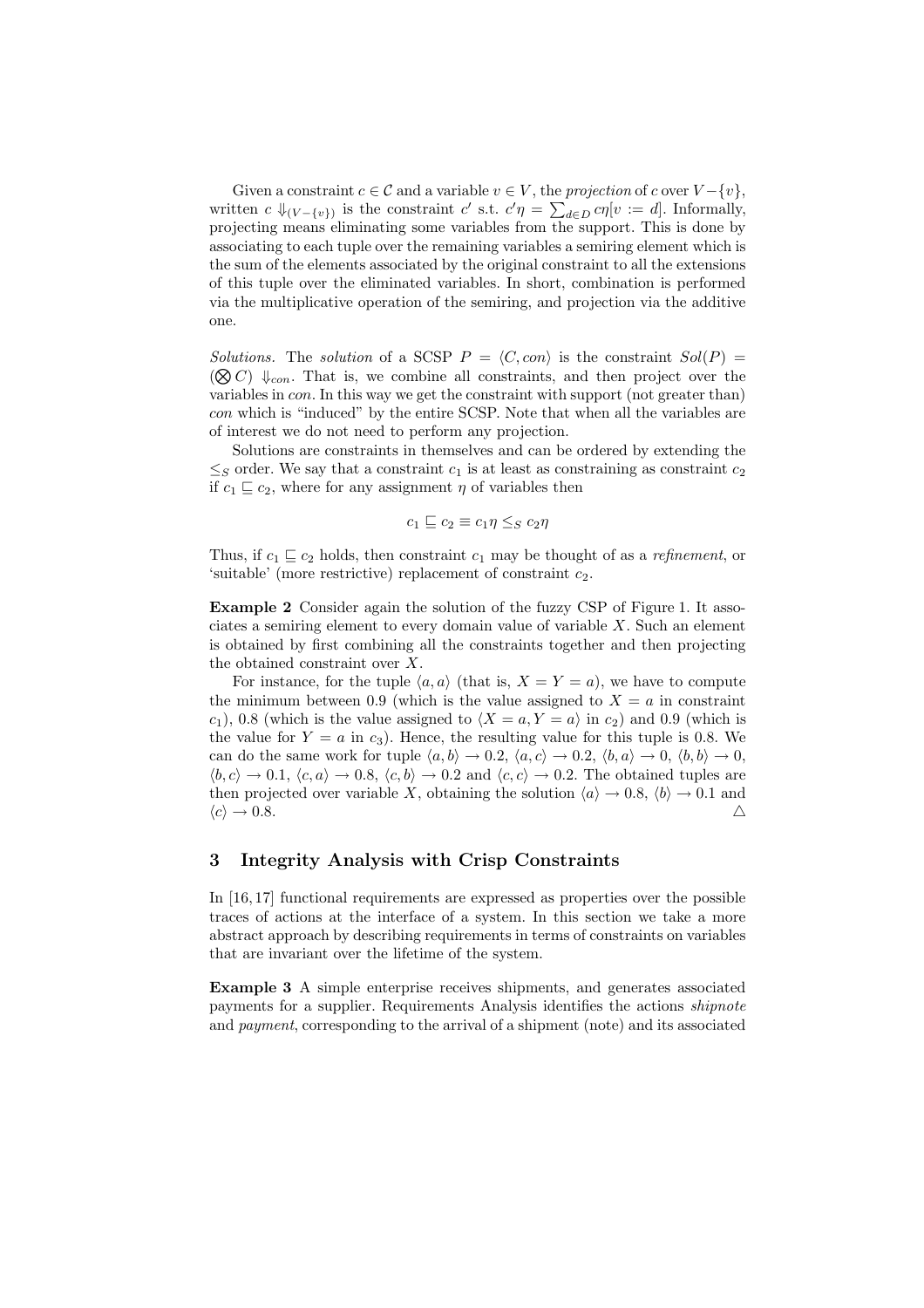

Fig. 2. A simple payment enterprise

payment, respectively. For the purposes of integrity, the analysis has identified a requirement that the system should not pay its supplier more than the stated value of goods shipped.

Let the constraint variables ship and pay represent the total value of goods shipped to date and the total value of payments made to date, respectively. Constraint Probity describes the requirement as an invariant over variables ship and pay.

### Probity ≡ pay ≤ ship

Figure 2 outlines a possible implementation of this requirement. A clerk verifies shipment notes and enters invoice details (action invoice) to a computer system, which in turn, generates payment to the supplier. This implementation is described in terms of variables ship, pay and variable inv which represents the total value of invoices generated to date.

A clerk should not process more invoices than shipments and, therefore, the clerks behavior is represented by the following constraint.

$$
\mathsf{Clerk} \equiv \mathsf{inv} \leq \mathsf{ship}
$$

The requirement on the invoice processing application system is

$$
Appl \equiv pay \le inv
$$

and the enterprise design is specified as the constraint

$$
\mathsf{Impl} \equiv \mathsf{Appl} \otimes \mathsf{Clerk}
$$

obtained by combining together Appland Clerk constraints. Intuitively, integrity is ensured in this system since Imp1 ensures the high-level requirement Probity.  $\triangle$ 

In the above example, the supplier's interface  $V$  to the system is modeled in terms of the variables ship and pay. Constraints between these variables are used to characterize our requirements for the system. We want to ensure that the implementation upholds probity through this interface, that is,

$$
\mathsf{Impl}_{\Downarrow{\{\mathsf{ship},\mathsf{pay}\}}} \sqsubseteq \mathsf{Probability}
$$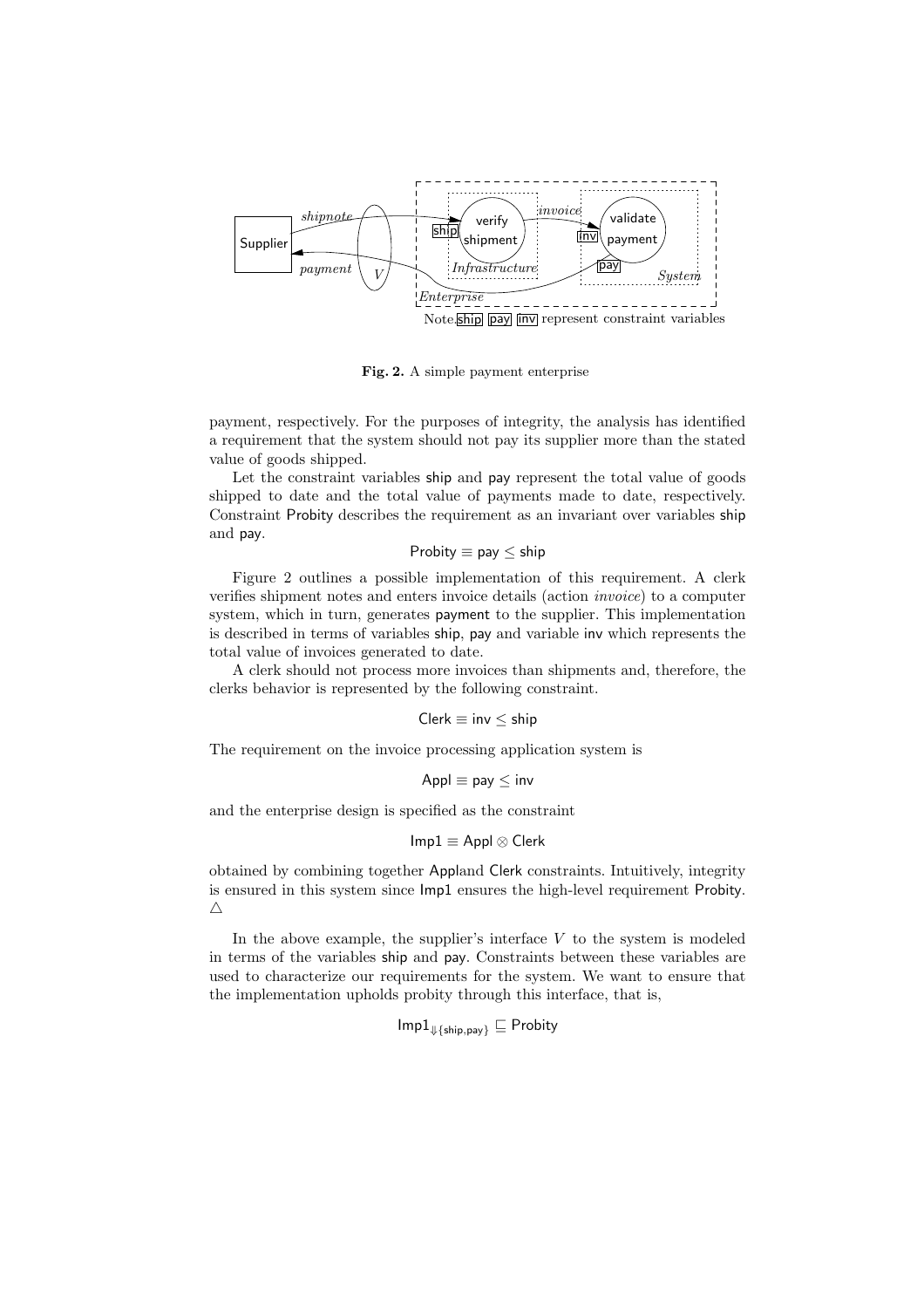We are unconcerned about the possible values of the 'internal' variable inv and thus the constraint relation  $\text{Imp1}_{\Downarrow \{\text{ship}, \text{pay}\}}$  describes the constraints in  $\text{Imp1}$  that exist between variables ship and pay. By definition, the above equation defines that all of the possible solutions of  $\text{Impl}_{\downarrow\downarrow\text{ship,pay}}$  are solutions of Probity, that is, for any assignment  $\eta$  of variables then

## Imp1 $_{\text{II}_{\text{5}\text{hip},\text{pay}}}$   $\eta \leq_S$  Probity  $\eta$

**Definition 1** We say that the requirement S locally refines requirement R through the interface described by the set of variables V iff  $S_{\Downarrow V} \sqsubseteq R_{\Downarrow V}$ .  $\triangle$ 

Example 4 Continuing Example 3, assume that the application system will behave reliably and uphold Appl. However, it is not reasonable to assume that the clerk will always act reliably as Clerk. In practice, the clerk could take on any behavior:

$$
\overline{\text{Clerk}} \equiv (\text{inv} \le \text{ship} \lor \text{inv} > \text{ship}) = true
$$
  

$$
\text{Imp2} \equiv \overline{\text{Clerk}} \otimes \text{Appl}
$$

Imp2 is a more realistic representation of the actual enterprise. It more accurately reflects the reliability of its infrastructure than the previous design Imp1. However, since inv is no longer constrained it can take on any value, and therefore, pay is unconstrained and we have

$$
\mathsf{Imp2}_{\Downarrow \{\textsf{ship}, \textsf{pay}\}} \not\sqsubseteq \mathsf{Probability}
$$

that is, the implementation of the system is not sufficiently robust to be able to deal with internal failures in a safe way and uphold the original probity requirement.  $\triangle$ 

In [20], integrity is given as one attribute of *dependability*. Dependability is characterized as a "property of a computer system such that reliance can be justifiably placed on the service it delivers" [20]. In [16,17] we argue that this notion of dependability may be viewed as a class of refinement whereby the nature of the reliability of the enterprise is explicitly specified.

**Definition 2** (Dependability) If R gives requirements for an enterprise and  $S$ is its proposed implementation, including details about the nature of the reliability of its infrastructure, then  $S$  is as *dependably safe* as  $R$  at interface that is described by the set of variables E if and only if  $S_{\Downarrow E} \subseteq R_{\Downarrow E}$   $\triangle$ 

Separation of duties [12] is a common implementation technique for achieving integrity. While fault-tolerant techniques replicate an operation, separation of duties can be thought of as a partitioning of the operation across different user domains.

Example 5 When a shipment arrives a clerk verifies the consignment at goodsinwards (entering consign into the system). When an invoice arrives, a different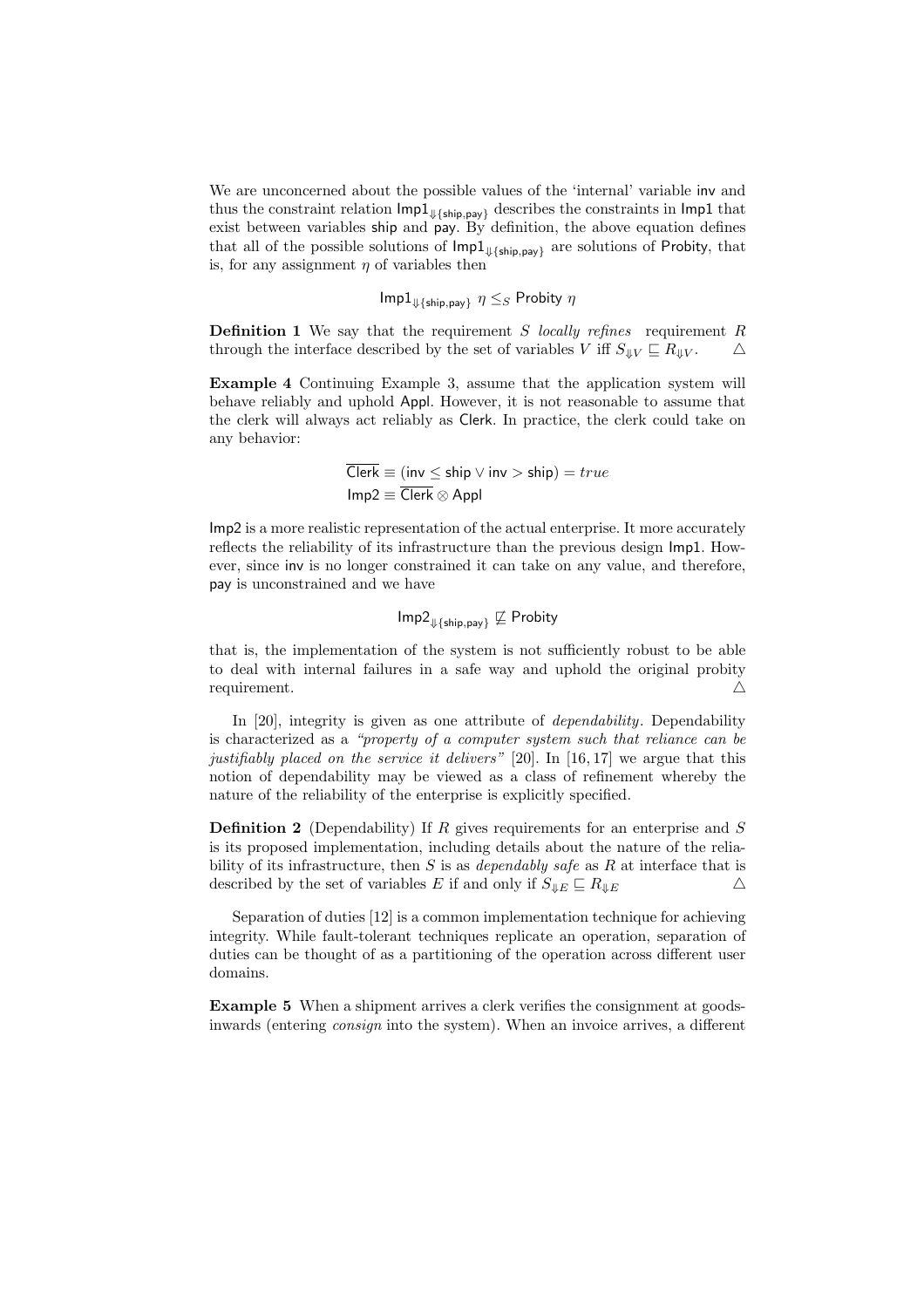

Fig. 3. Supporting separation of duties

clerk enters details into the system, and if the invoice matches a consignments, a payment is generated. So long as the operations are separated then a single clerk entering a bogus consignment or invoice can be detected by the system. This is depicted in Figure 3.

Let variables inv and con represent the total value of invoices and consignments, respectively, received to date. Specifications Clerk1, Clerk2 and App3 define the constraints on the system variables, reflecting invariants that are expected to be upheld by the clerks and the application system.

$$
Clerk1 \equiv con \le ship
$$
  
 
$$
Clerk2 \equiv inv \le ship
$$
  
 
$$
App3 \equiv pay \le min(con, inv)
$$

This system is as dependably safe as Probity even when a single clerk fails, that is, we have

$$
\begin{array}{r}\n(\mathsf{Clark1}\otimes \mathsf{Clerk2}\otimes \mathsf{App3})_{\Downarrow \{\mathsf{ship}, \mathsf{pay}\}}\sqsubseteq \mathsf{Probability} \\
(\mathsf{Clerk2}\otimes \mathsf{App3})_{\Downarrow \{\mathsf{ship}, \mathsf{pay}\}}\sqsubseteq \mathsf{Probability} \\
(\mathsf{Clerk1}\otimes \mathsf{App3})_{\Downarrow \{\mathsf{ship}, \mathsf{pay}\}}\sqsubseteq \mathsf{Probability}\n\end{array}
$$

Note that the absence of a constraint means that it does not restrict variables to any values. However, the system is not resilient to the failure of both clerks nor to the failure of the application software. Removing the 'normal behavior' constraints imposed by both clerks or by the application yields the following.

> $\mathsf{App3}_{\Downarrow \{\textsf{ship},\textsf{pay}\}} \not\sqsubseteq \mathsf{Probability}$  $(\mathsf{Clerk1}\otimes \mathsf{Clerk2})_{\Downarrow \{\mathsf{ship},\mathsf{pay}\}}\not\sqsubseteq \mathsf{Probability}$

As currently defined, our specification favors the payment-enterprise, not the supplier: payments may be very late, or not made at all, but are never bogus. If a clerk fails then payment may not be made. In reality, the infrastructure contains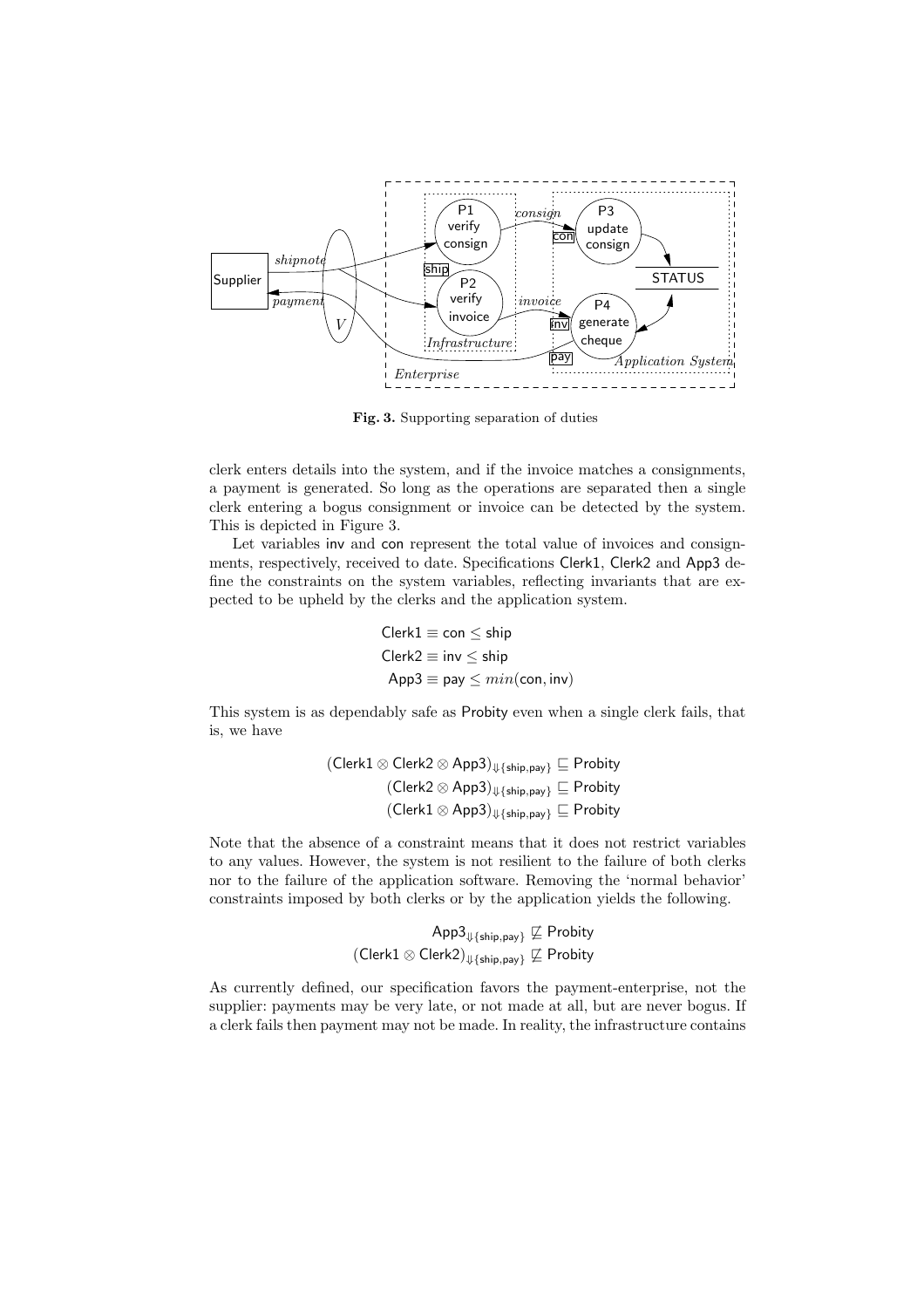many additional components; audit logs to record failures and supervisors, who make judgments and rectify these inconsistencies.  $\triangle$ 

Example 6 Another approach to dealing with unreliable systems (infrastructure) is to replicate the faulty components and make the system fault tolerant. We can make the payment enterprise fault tolerant if we replicate the clerk. We assume that every shipment is processed by  $2k+1$  replicated clerks. The system votes (on the  $2k+1$  invoices) to decide whether or not a consignment is valid. In this case, the abnormal behavior of the infrastructure is represented by properly constraining the behavior of at least  $k + 1$  clerks, and we can argue that the resulting system is as dependably safe as Probity.  $\triangle$ 

### 4 Quantitative Integrity Analysis

The examples in the previous section use crisp constraints to describe system requirements and implementations. When a quantitative analysis of the system is required then it is necessary to represent these properties using soft constraints.

Example 7 Consider again the Probity requirement and suppose that we aim not only to have a correct implementation, but, if possible, to have the "best" possible implementation. To do this we consider a soft constraint between variables ship and pay that assigns to the configuration ship  $=a$  and pay  $=b$  the preference level represented by the integer  $a - b^2$ . If we are looking for the best implementation for the buyer, then we will try to maximize this level. In this way, different instances of the same system can be compared, and different implementations can be checked and analyzed.

Soft constraints also provide a basis for evaluating and comparing less resilient implementations that cannot uphold the intended requirement. For example, if an acceptable implementation Imp cannot be found to satisfy

### $Imp_{\Downarrow {\{ \texttt{ship}, \texttt{pay} \}}} \sqsubseteq$  Probity

then one might be satisfied (in some sense) by selecting the best of the less resilient, but acceptable implementations. Given insufficiently resilient implementations  $\mathsf{Imp}_1$  and  $\mathsf{Imp}_2$  then their corresponding semiring levels provide a relative ordering that allow the selection of the 'best' of the less resilient implementations.

Probabilistic based reasoning can also be done within the soft constraints framework. For example, consider an implementation Imp3 that ensures that the number of payments is never more than 3, regardless of the number of shipments received. This is represented as:

### Imp3  $\equiv$  pay  $\leq$  3.

 $2$  This value represent how much pay differs from ship. Our goal is to have pay=ship, but sometimes this is impossible and our goal will be to minimize the  $a-b$  difference.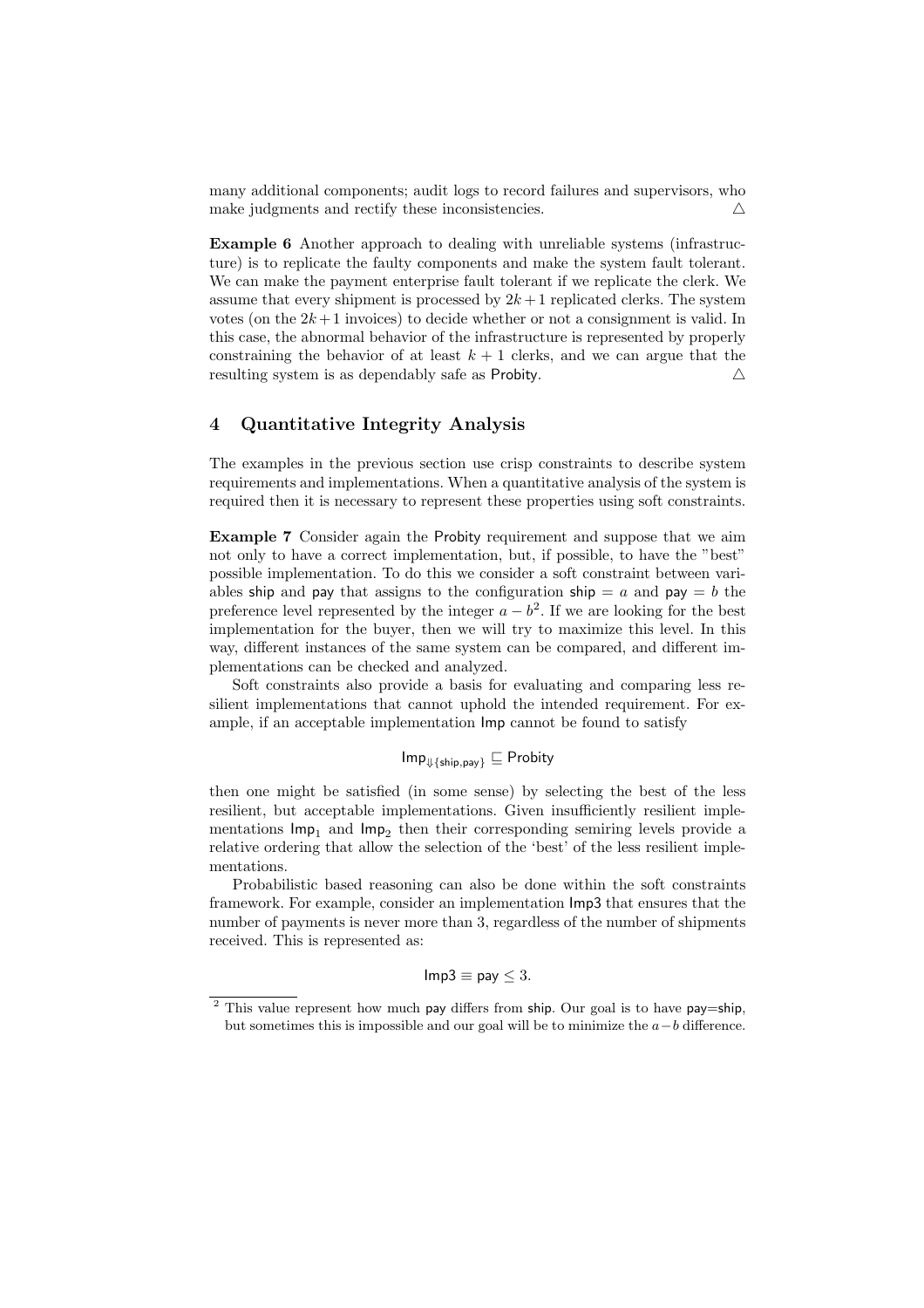Assume that there is a constraint on variable ship that specifies the probability of the possible number of shipments made at a certain time. If the nature of the probability distribution is such that it is generally more likely that the value of ship is greater than 3, then  $Imp3$  is a not unreasonable implementation (despite  $\textsf{Imp3}_{\Downarrow \{\textsf{ship},\textsf{pay}\}} \sqsubseteq \textsf{Probability not holding}.$   $\triangle$ 

The following example illustrates how one might consider the probability of component failure within a specification.

Example 8 Consider the assignment of probability of failure to the infrastructure components of Example 5.

For the sake of efficiency, assume that in this implementation Imp4, rather than verifying consignment values (and details), Clerk1 computes batch totals [32] by simply counting the number of consignments received to date. Let the variable contot represent this value. The invoice processing application also counts the number of invoices received to date (as invtot) and compares this against contot. If there is a discrepancy then an error is flagged and it is assumed that it is investigated and repaired.

The implementation is characterized by relationships between these variables that include:

- $-$  If contot  $=$  invtot (totals match) then the probability that the invoice is accurate is  $P1$ , that is, the probability that inv = ship is  $P1$ .
- If contot  $\neq$  invtot then the probability that the invoice is accurate is P2, that is, the probability that  $inv =$  ship is  $P2$ .
- The application program could fail with an incorrect value for pay resulting in an incorrect relationship pay = inv or pay  $\neq$  inv. Let P3 represent the probability of the application failing, regardless of the relationship between pay and inv.

The application Imp4 is obtained combining all the constraints. We will easily obtain

- $-$  If contot  $=$  invtot then the probability that payment is safe (not over payment, pay  $\le$  ship) is  $P1 \times (1 - P3)$  where P3 is the probability of the application failing.
- If contot  $\neq$  invtot then the probability that payment is safe (pay  $\leq$  ship) is  $P2 \times P3$ . We assume that when such a discrepancy is found then the application software can repair it and, therefore, the probability that the payment is safe in this case is also  $P2 \times P3$ .

The constraints between pay, ship, contot and invtot are built over the probability semiring  $S_{prob} = \langle [0, 1], max, \times, 0, 1 \rangle$ .

When using probability in the implementation, then the specification must be defined in similar way. In this case, a correct specification must ensure that the probability that  $pay \le \text{ship is at least } P4$ .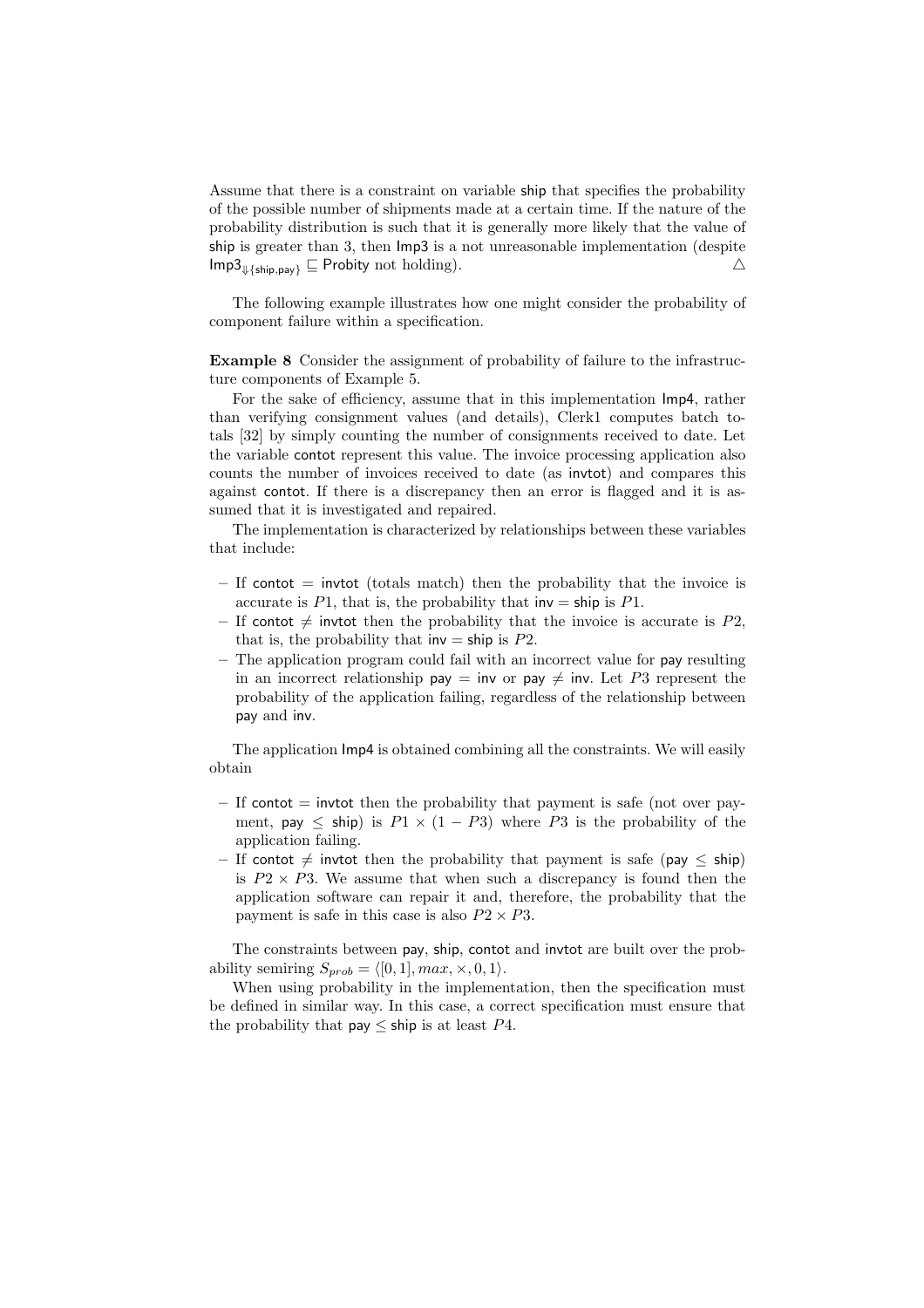Thus, the system specification is

$$
Probability_{prob} \equiv \text{Prop}: (\text{pay} \times \text{ship}) \to \mathbb{R}
$$

$$
\text{Prop}(a, b) = \begin{cases} P4 & \text{if } a \leq b, \\ 1 - P4 & \text{otherwise.} \end{cases}
$$

To check correctness of our implementation we have to check that

$$
\mathsf{Imp4}\Downarrow_{\{\mathsf{pay},\mathsf{ship}\}} \sqsubseteq \mathsf{Probability}_{prob}
$$

 $\triangle$ 

### 5 Discussion and Conclusion

The contribution of this paper is a scalable and quantitative technique for analyzing the configuration of application system integrity policies.

By modeling the system and its infrastructure only in terms of abstract constraints, we argue that it becomes more realistic (than [16]) to consider modeling large complex application systems. Constraint solving can be done for large problems and, therefore, the proposed integrity analysis (as a constraint satisfaction problem) should scale up to similarly large/complex application systems configurations.

In [27] a policy analysis technique is proposed for detecting possible conflicts between separation of duty, user role assignment and role inheritance rules. This can be thought of as providing an analysis on, what is, in effect, the constraints on user role assignments. While useful, it is limited since it does not consider any further semantic information about the system and/or infrastructure. It would be interesting to apply the integrity analysis techniques proposed in this paper to extend the results in [27] for RBAC models.

Section 4 describes how soft constraints provide a basis for a quantitative analysis of integrity. Soft constraints may be used in two ways. Firstly, they can be used to provide a measure of integrity to compare the effectiveness of different system configurations. If it is not possible to develop a resilient system configuration that fully meets the set of system requirements, then one may wish to consider the best of the less resilient, but acceptable (in some sense) configurations. For example, if it is not possible to configure a system that is resilient to all internal fraud, then an acceptable alternative might be to keep the fraud within some limit. Example 7 sketches a simplistic example of this; further research is required to develop this in general.

The second application of soft constraints to the analysis of integrity is that it allows the use of quantitative information in modeling the system and infrastructure configuration. By associating probability measures with component failures, Example 8 described the validation that a system configuration/policy achieved integrity within some degree of probability. Soft constraints provide a practical framework in which such sophisticated models can be analyzed.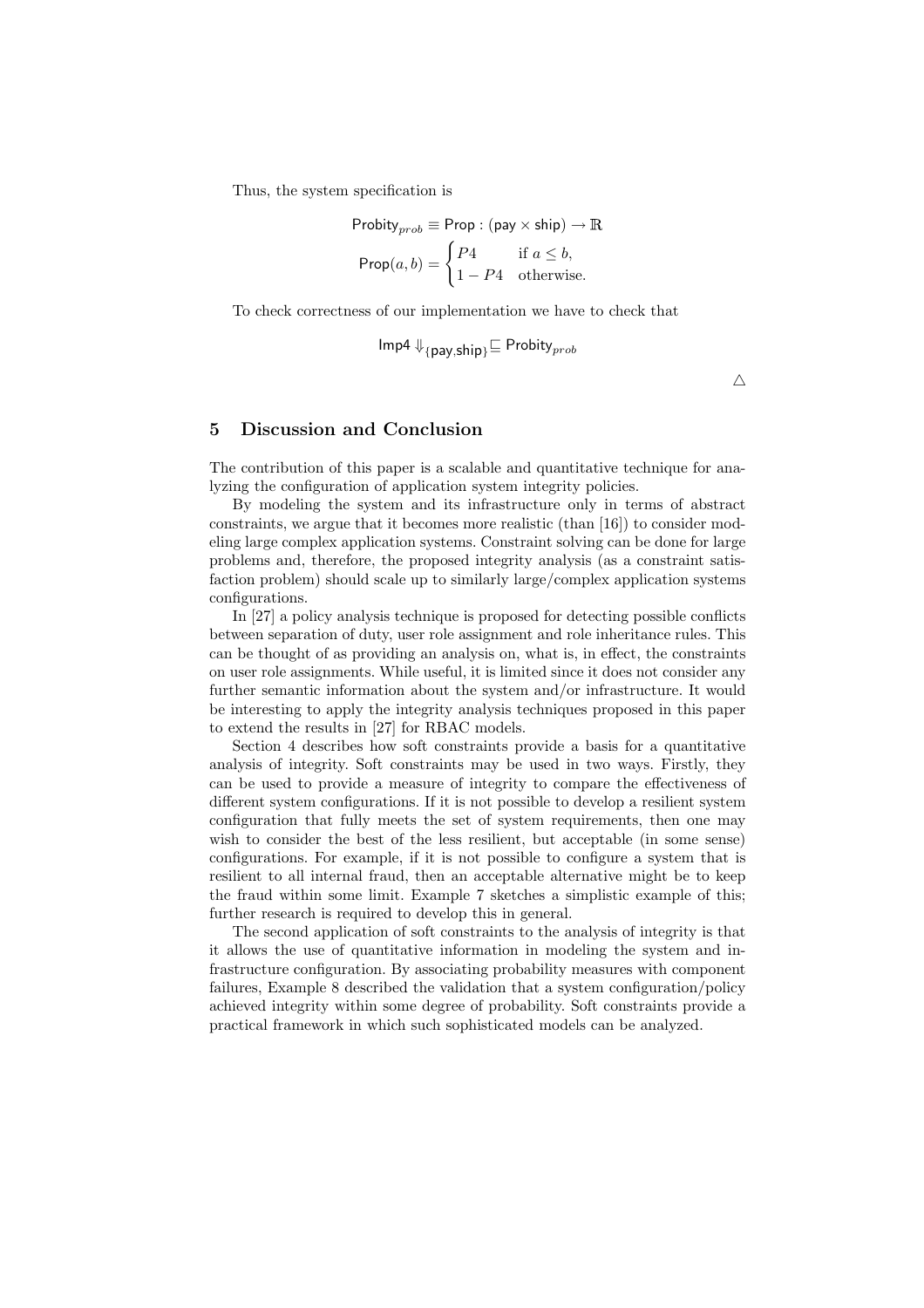In [2] soft constraints are used to represent confidentiality and authentication properties of security protocols. This approach is not unlike the strategy taken in this paper. The solution of the resulting constraint system gives a measure of the confidentiality/authentication of the system. In [2] a protocol run is compared with an "ideal" run without spies, When the solutions differ an attack to the protocol is identified. The proposed integrity analysis must consider various 'spy's, each characterizing the threats that a protection mechanism must withstand.

Sections 3 and 4 use constraints to describe invariant relationships between constraint variables over the lifetime of the system. This abstract approach means that it is possible to use verification tools to describe and automatically analyze whether system configurations achieve integrity. Developing such a environment is a topic for future research.

However, we are not limited to only this style of abstract reasoning. In [16] an unwound form of local refinement is given in terms of conditions (constraints) on states and state transitions. A system that is specified in a model-oriented manner (for example, [30]) can be characterized in terms of constraints over state variables and transitions, and therefore, this unwound version of local refinement can be used to analyze integrity of more concrete specifications within a constraint framework.

The use of soft constraints permit us to perform a quantitative analysis of system integrity (see Section 4) useful to compare two system implementation. In [23] they follow a similar strategy by approximating the notion of probabilistic non-interference with a notion of  $\epsilon$ -similarity. To do this they use a concurrent constraint probabilistic language. Despite the fact that the use of constraints is common between their and our approach, they rely on the notion of path (or trace) and on the probability of each path.

#### References

- [1] G. J. Badros, A. Borning, and P. J. Stuckey. The cassowary linear arithmetic constraint solving algorithm. ACM Transactions on Computer Human Interaction, 8(4):276–306, dec 2001.
- [2] G. Bella and S. Bistarelli. Soft Constraints for Security Protocol Analysis: Confidentiality. In Proc. of the 3rd International Symposium on Practical Aspects of Declarative Languages (PADL'01), LNCS 1990, pages 108–122. Springer-Verlag, 2001.
- [3] K.J. Biba. Integrity considerations for secure computer systems. Technical Report MTR-3153 Rev 1 (ESD-TR-76-372), MITRE Corp Bedford MA, 1976.
- [4] S. Bistarelli. Soft Constraint Solving and programming: a general framework. PhD thesis, Dipartimento di Informatica, Universit`a di Pisa, Italy, mar 2001. TD-2/01.
- [5] S. Bistarelli, H. Fargier, U. Montanari, F. Rossi, T. Schiex, and G. Verfaillie. Semiring-based CSPs and Valued CSPs: Frameworks, properties, and comparison. CONSTRAINTS: An international journal. Kluwer, 4(3), 1999.
- [6] S. Bistarelli, U. Montanari, and F. Rossi. Constraint Solving over Semirings. In Proc. IJCAI95, San Francisco, CA, USA, 1995. Morgan Kaufman.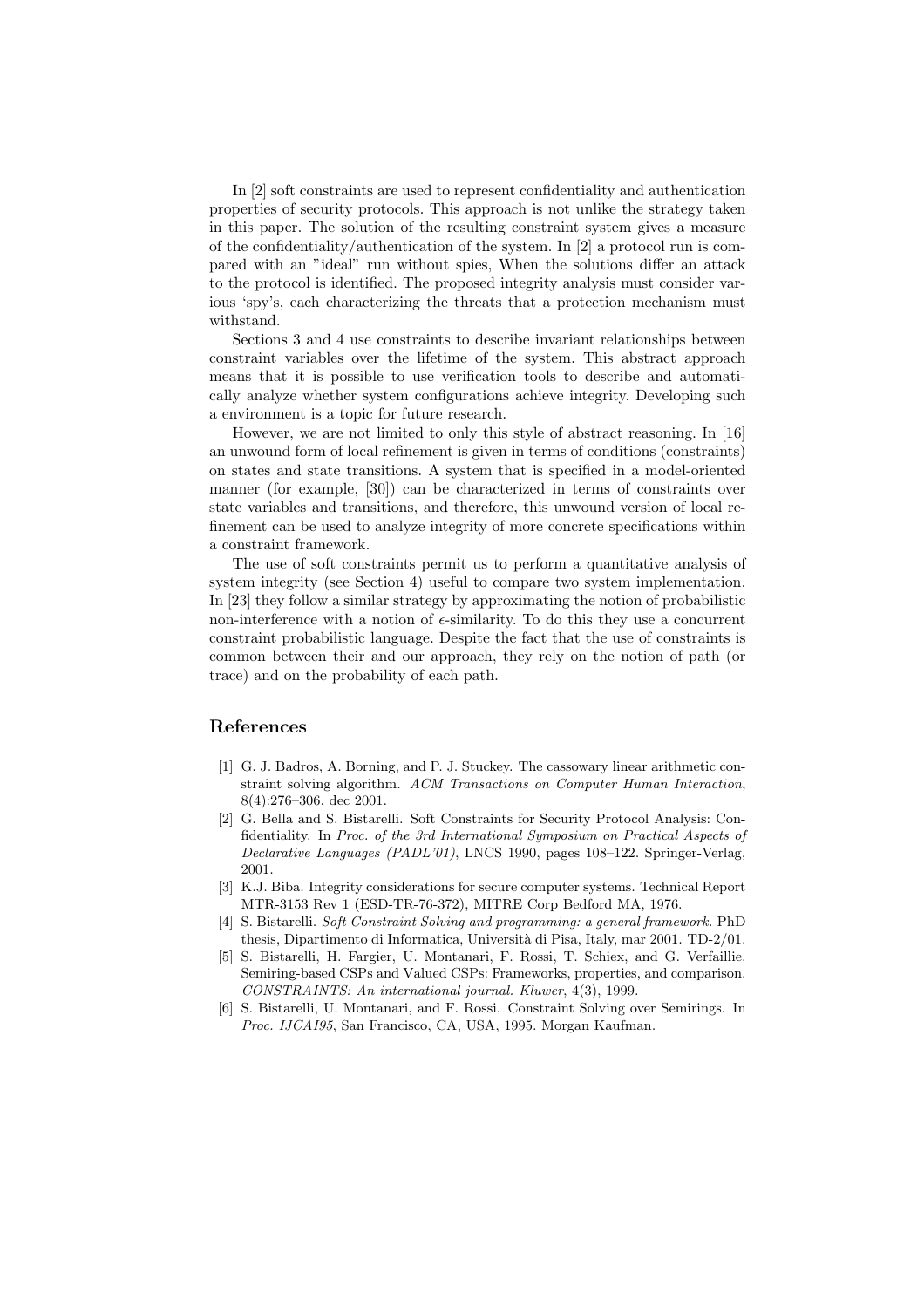- [7] S. Bistarelli, U. Montanari, and F. Rossi. Semiring-based Constraint Solving and Optimization. Journal of the ACM, 44(2):201–236, Mar 1997.
- [8] S. Bistarelli, U. Montanari, and F. Rossi. Soft concurrent constraint programming. In Proc. ESOP, April 6 - 14, 2002, Grenoble, France, LNCS. Springer-Verlag, 2002.
- [9] J.A. Bowen and D. Bahler. Constraint-based software for concurrent engineering. IEEE Computer, 26(1):66–68, January 1993.
- [10] Kirchner C. Kirchner and M.Vittek. Designing clp using computational systems. In P. Van Hentenryck and S. Saraswat, editors, Proceedings of Principles and Practice of Constraint Programming. MIT Press, 1995.
- [11] W. Chan, R. Anderson, P. Beame, and D. Notkin. Combining constraint solving and symbolic model checking for a class of systems with non-linear constraints. In Orna Grumberg, editor, Computer Aided Verification, 9th International Conference, CAV'97 Proceedings, volume 1254 of Lecture Notes in Computer Science, pages 316–327, Haifa, Israel, June 1997. Springer-Verlag.
- [12] D. D. Clark and D. R. Wilson. A comparison of commercial and military computer security models. In Proceedings Symposium on Security and Privacy, pages 184– 194. IEEE Computer Society Press, April 1987.
- [13] G. Delzanno and T. Bultan. Constraint-based verification of client-server protocols. In Proceedings CP2001, volume 2239 of Lecture Notes in Computer Science, pages 286–?? Springer-Verlag, 2001.
- [14] M. Dincbas, P. Van Hentenryck, H. Simonis, A. Aggoun, T. Graf, and F. Berthier. The constraint logic programming language chip. In Proceedings of FGCS, pages 693–702, 1988.
- [15] H. Fargier and J. Lang. Uncertainty in constraint satisfaction problems: a probabilistic approach. In Proc. European Conference on Symbolic and Qualitative Approaches to Reasoning and Uncertainty (ECSQARU), volume 747 of LNCS, pages 97–104. Springer-Verlag, 1993.
- [16] S.N. Foley. Evaluating system integrity. In Proceedings of the ACM New Security Paradigms Workshop, 1998.
- [17] S.N. Foley. A non-functional approach to system integrity. IEEE Journal on Selected Areas in Commications, 2003. forthcoming.
- [18] E.C. Freuder and R.J. Wallace. Partial constraint satisfaction. AI Journal, 58, 1992.
- [19] T. Frühwirth. Theory and practice of constraint handling rules. Journal of Logic Programming - Special Issue on Constraint Logic Programming, 37(1–3):95–138, oct-dec 1998.
- [20] J. Laprie. Dependability: Basic concepts and terminology.
- [21] A.K. Mackworth. Constraint satisfaction. In S.C. Shapiro, editor, Encyclopedia of AI (second edition), pages 285–293. John Wiley & Sons, 1992.
- [22] U. Montanari. Networks of constraints: Fundamental properties and applications to picture processing. Information Science, 7:95–132, 1974. Also Technical Report, Carnegie Mellon University, 1971.
- [23] A. Di Pierro, C. Hankin, and H. Wiklicky. On approximate non-interference. In editor, Proceedings of WITS'02 – Workshop on Issues in the Theory of Security. IFIP WG1.7, 2002.
- [24] J.F. Puget. A c++ implementation of clp. In Proceedings of the 2nd Singapore International Conference on Intelligent Systems, 1994.
- [25] Zs. Ruttkay. Fuzzy constraint satisfaction. In Proc. 3rd IEEE International Conference on Fuzzy Systems, pages 1263–1268, 1994.